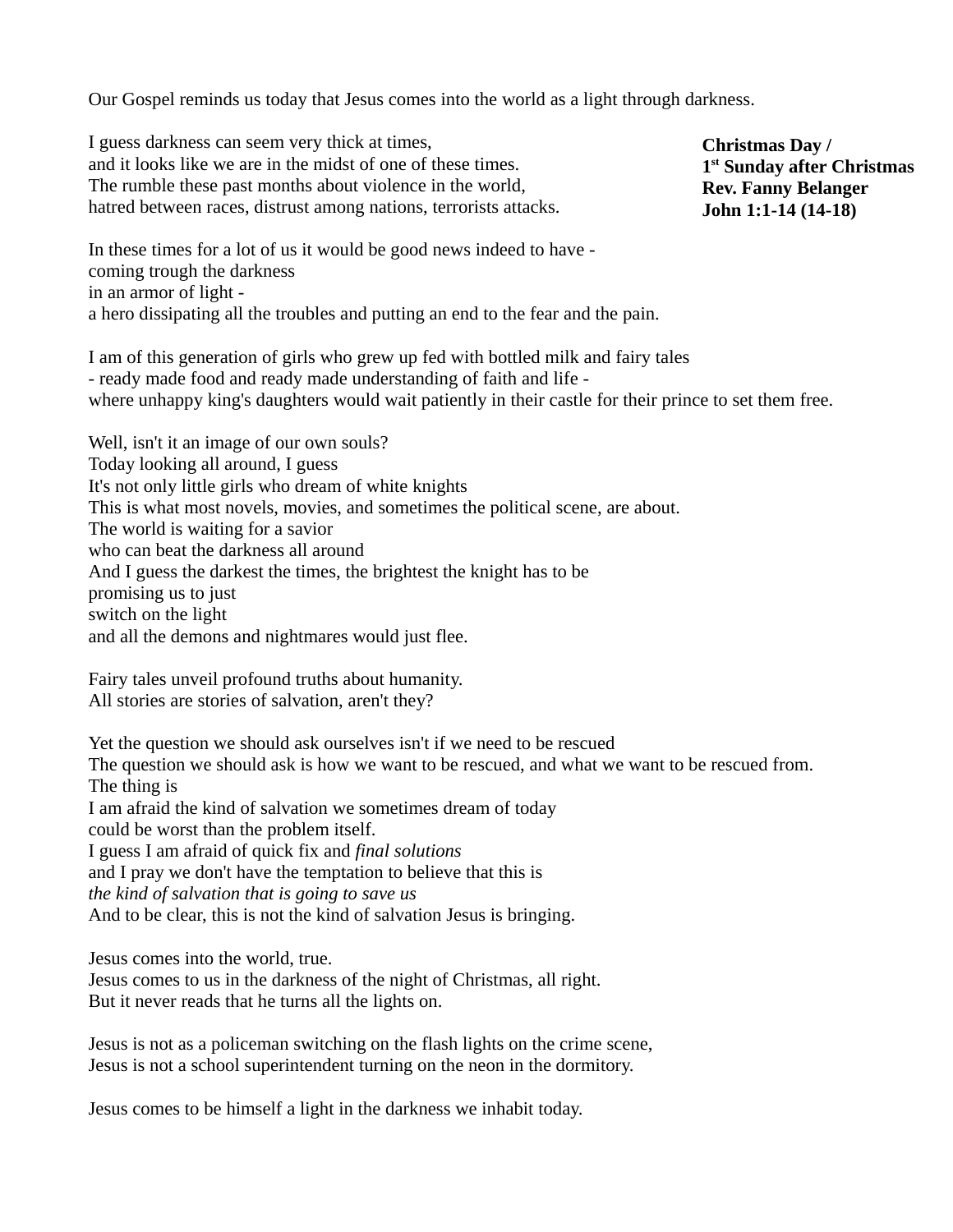Jesus comes to walk with us silently through the darkness of our own lives - as of course the messy world around us is often only the mirror of our messy inside world. We all go through our personal darkness brokenness, struggles and pains nobody knows about. Sometimes we don't even know them ourselves, afraid as we are to only look at them.

Yes, we are afraid of darkness outside of us, and inside of us. But, surprise, it looks like Jesus does not really care about it - the very opposite actually the darkness, he comes to walk through it.

In his Gospel, John does not oppose light and darkness as a black and white reality – as we so often do: Good/bad, right/wrong, saved/condemned and so on. In John's Gospel, there is no magical power button to make everything all right, good bright and shiny. But John promises us that, in this very world as dark as it is or can be in the thick and the thin we can still *find our way – in unexpected ways*.

In her book *Learning to walk in the dark*, Barbara Brown Taylor mentions

Jacques Lusseyran, a man who

by the age of seven

became completely blind.

Yet, instead of thinking of himself as a poor blind boy,

Jacques Lusseyran claimed that he learned to see things in a way he might never have experienced before.

For example, he said he found out that he could recognize trees by the sound they make.

He said the air doesn't move the same in a tree

according to its seize, its wideness, according to the shape of its leaves.

Each tree has a different song – something your eyes cannot see.

Jacques Lusseyran said that *the light outside him moved inside*

He said he could not see the light of the world anymore,

Yet the light was still here, in the depths of his darkness.

Well, I wonder who has the patience to bear with the darkness, as he did? Most of the times, we want the easy way out

We want simple solutions to complicated problems.

We are so little ready, with Jesus, to walk through the night.

Yet because all these things that today seem cursed have once been blessed, because these things have been created through the word of God, Christ, by Christ they will be saved. Not eliminated but transformed

Brought back to their true meaning and origin.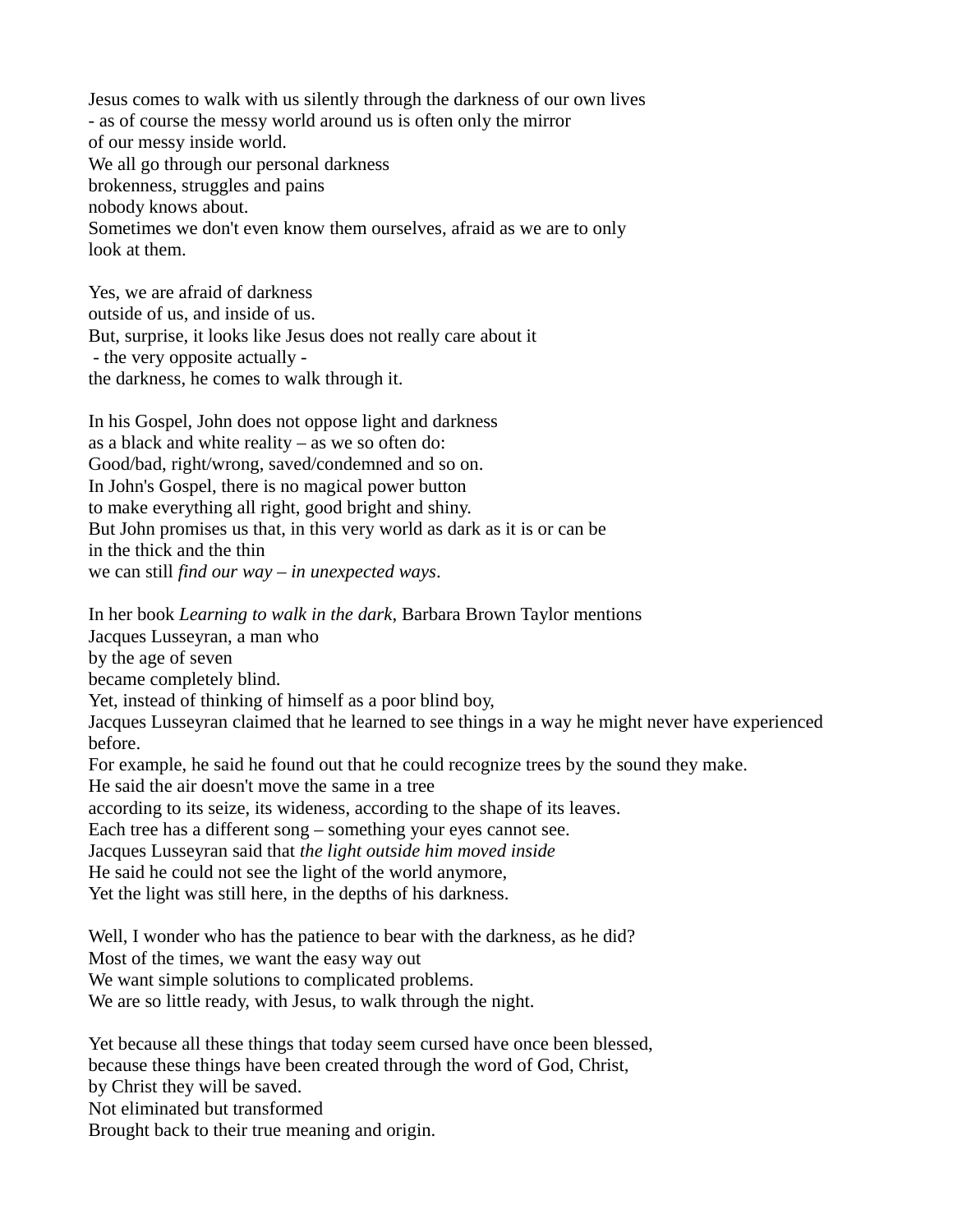*The world came into being through him* reads the Gospel

This world belongs to Christ from the very beginning, and he is not going to let go of it, believe me  $-$ Well, believe *him.*

And so in this world, there is no power button we all have lost our connection to our God, to fellow human beings, to creation and we cannot reconnect in a click, with a few prayer formulas like a magic password but we all can *learn to walk in the dark.* 

Darkness teaches us about ourselves and about God, as we have to acknowledge who we are, our dependency *Our profound incapacity to love and to forgive and to hope* We need to learn how much we need God in Christ, as it is for him that everything was created.

Mother Teresa was an example of somebody who let the darkness teach her or better who let Jesus teach her through the darkness. We learned from the letters she wrote that in spite of all her faith she always doubted. She endured the pain of feeling far from God, alone, unwanted and rejected. The very pain she was trying to cure around her, touching the untouchable.

But in her sufferings not only did she touch the suffering of the poor, but she touched Jesus's suffering This suffering John is talking about today *His own people did not accept him* the pain Jesus had to bear during his life and finally on the cross.

Through her darkness, Mother Teresa was brought to the very heart of Christ as Christ rested on the Father's heart from the beginning *God the only Son, who is close to the Father's heart* says John a heart broken by our unfaithfulness, and yet still hopeful and wholly joyful because filled with love for all people and all creation.

We want not darkness at all but Jesus is standing in the darkness holding a little flame bright enough so we can find our way sometimes the flame is very flickering but we need to trust him to keep it going.